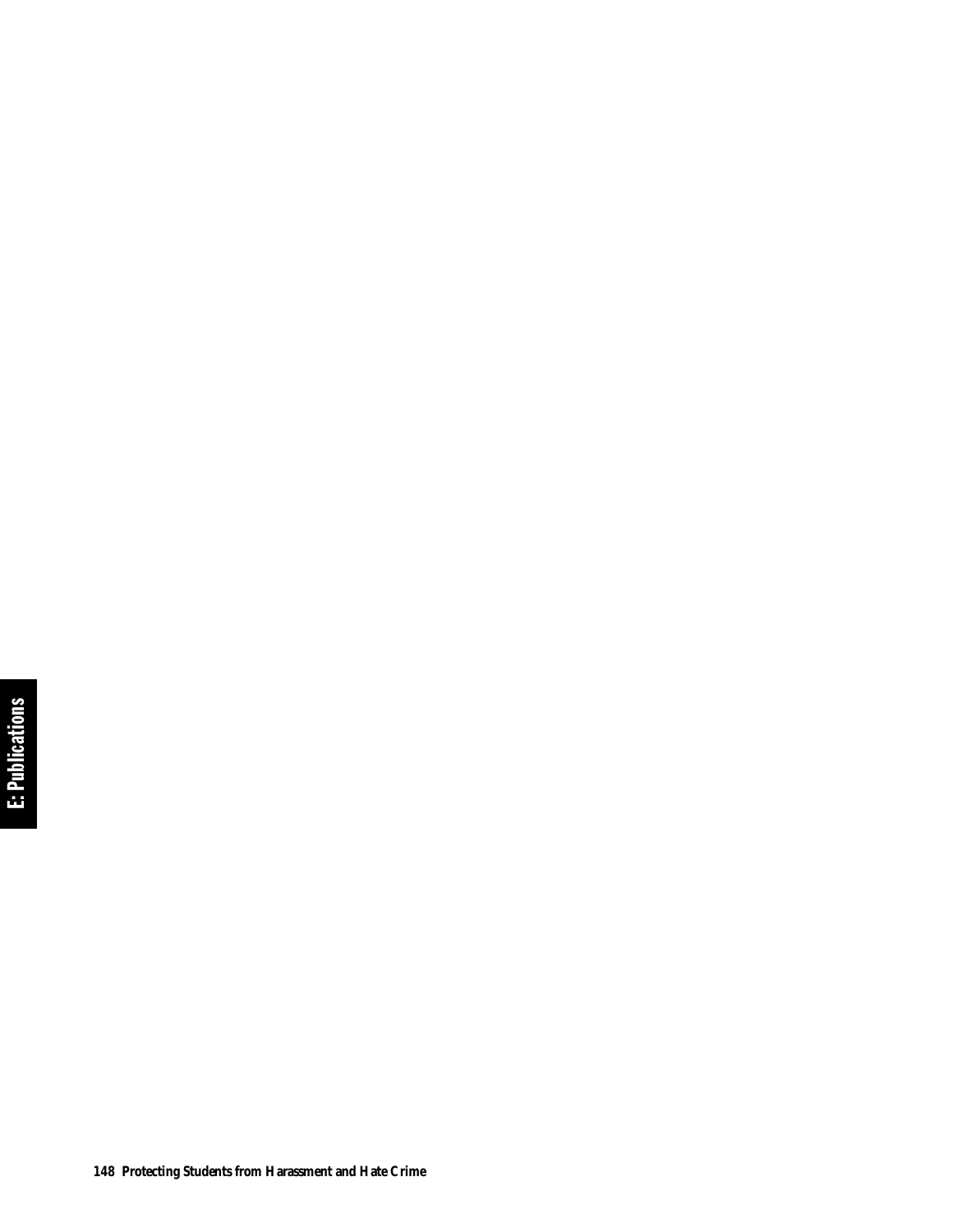# Books, Publications and Videos

Following is a sample of the many publications and educational materials available. In some instances, information about the contents is provided. Contact the organization listed for further information. Cost information is not included.

## **1. General publications, books, manuals, articles, and monographs**

Office for Civil Rights; Sexual Harassment Guidance; Harassment of Students by School Employees, Other Students, or Third Parties; Notice, 62 Federal Register 12034 (March 13, 1997), U.S. Department of Education, Office for Civil Rights, Washington, D.C. 800/421-3481, available at www.ed.gov/ offices/OCR or by calling 877/4ED-PUBS toll-free. The Guidance provides educational institutions with information regarding the standards that OCR uses, and that institutions should use, to investigate and resolve allegations of sexual harassment of students engaged in by school employees, other students or third parties.

Racial Incidents and Harassment Against Students at Educational Institutions; Investigative Guidance; Notice, 59 Federal Register 11448 (March 10, 1994), available at www.ed.gov/offices/OCR or by calling 877/4ED-PUBS toll-free. Explains the standards used by OCR in investigating and resolving complaints of racial harassment.

Preventing Youth Hate Crime — A Manual for Schools and Communities, U.S. Department of Education, Safe and Drug-Free Schools Program, 400 Maryland Ave. SW, Washington, D.C. 20202, 202/260-3954. Available at www.ed.gov/offices/ OESE/SDFS/news.html or by calling 877/4ED-PUBS toll-free. Issued in 1998, this pamphlet provides an overview of methods for preventing hate crime, describes model programs, and lists numerous resources.

Early Warning, Timely Response: A Guide to Safe Schools, available at www.ed.gov/offices/OSERS/OSEP/earlywrn.html or by calling 877/4ED-PUBS toll-free. This new guide offers research based practices designed to assist schools and communities in identifying early warning signs of troubled children and developing prevention, intervention, and crisis response plans.

#### Annual Report on School Safety

www.ed.gov/offices/OESE/SDFS/news.html or by calling 877/ 4ED-PUBS toll-free. This new report was issued by the U.S. Department of Education and the U.S. Department of Justice in October 1998; the report provides an overview of the scope of school crime and describes the actions that schools and communities can take to address this issue. The report contains numerous descriptions and evaluative data regarding existing school programs to prevent or address hate crime, harassment, and school violence and references to many resources on school safety and conflict resolution activities.

A Policymaker's Guide to Hate Crimes, Bureau of Justice Assistance, U.S. Department of Justice, Washington, D.C. (March 1997), 800/688-4252, www.ojp.usdoj.gov/BJA. A summary of hate crime enforcement issues, not limited to education.

1997 Hate Crimes Laws, Anti-Defamation League (1997), 800/ 343-5540. Booklet describes various types of hate crime laws and provides information on state level enforcement. Also, Hate Crimes: ADL Blueprint for Action (1997) describes ADL projects and coalitions around the country working against hate crime.

Abolishing Harassment, Equity Coalition for Race, Gender and National Origin, Volume IV, Number 1 (Spring 1996), published by Programs for Educational Opportunity, University of Michigan School of Education, Ann Arbor, MI 48109, 734/763- 9910, www.umich.edu/~eqtynet. Series of articles on harassment based on race, sex, and other grounds. Provides a thorough explanation of the issues involved and a list of resources.

Hate Crime: A Sourcebook for Schools Confronting Bigotry, Harassment, Vandalism and Violence, Cristina Bodinger-DeUriarte and Anthony R. Sancho (1991), Southwest Center for Educational Equity, Southwest Regional Laboratory, 4665 Lampson Avenue, Los Alamitos, CA 90720, 562/598-7661, www.WestEd.org.

Title IX Grievance Procedures: An Introductory Manual, U.S. Department of Education, Office for Civil Rights (1987), 800/ 421-3481 or 877/4ED-PUBS. In-depth presentation of various methods of providing grievance procedures required under Title IX.

Stopping Anti-Gay Abuse of Students in Public Schools: A Legal Perspective, David Buckel, Staff Attorney, Lambda Legal Defense and Education Fund, Inc. (New York 1996). Article describing strategies for stopping harassment based on sexual orientation.

When Hate Groups Come to Town, Resource Manual, Center for Democratic Renewal, P.O.Box 50469, Atlanta, GA 30302, 404/ 221-0025.

Hate-Motivated Behavior in Schools -- Response Strategies for School Boards, Administrators, Law Enforcement, and Communities, developed by Sherry McLaughlin, for the Alameda County Office of Education in cooperation with the California Department of Education (1997), 313 W. Winton Ave., Hayward, CA 94544 510/670-4220, 800/995-4099. Comprehensive, succinct treatment of anti-harassment strategies for schools. Includes materials appropriate for staff training, descriptions of model programs, and citations to numerous resources.

The Legal Rights of Public School Students and Teachers: A Focus on Sexual Orientation Discrimination in Massachusetts Elementary and Secondary Schools, Gay and Lesbian Advocates and Defenders (GLAD), 294 Washington Street, Suite 740, Boston, MA 02108, 617/426-1350.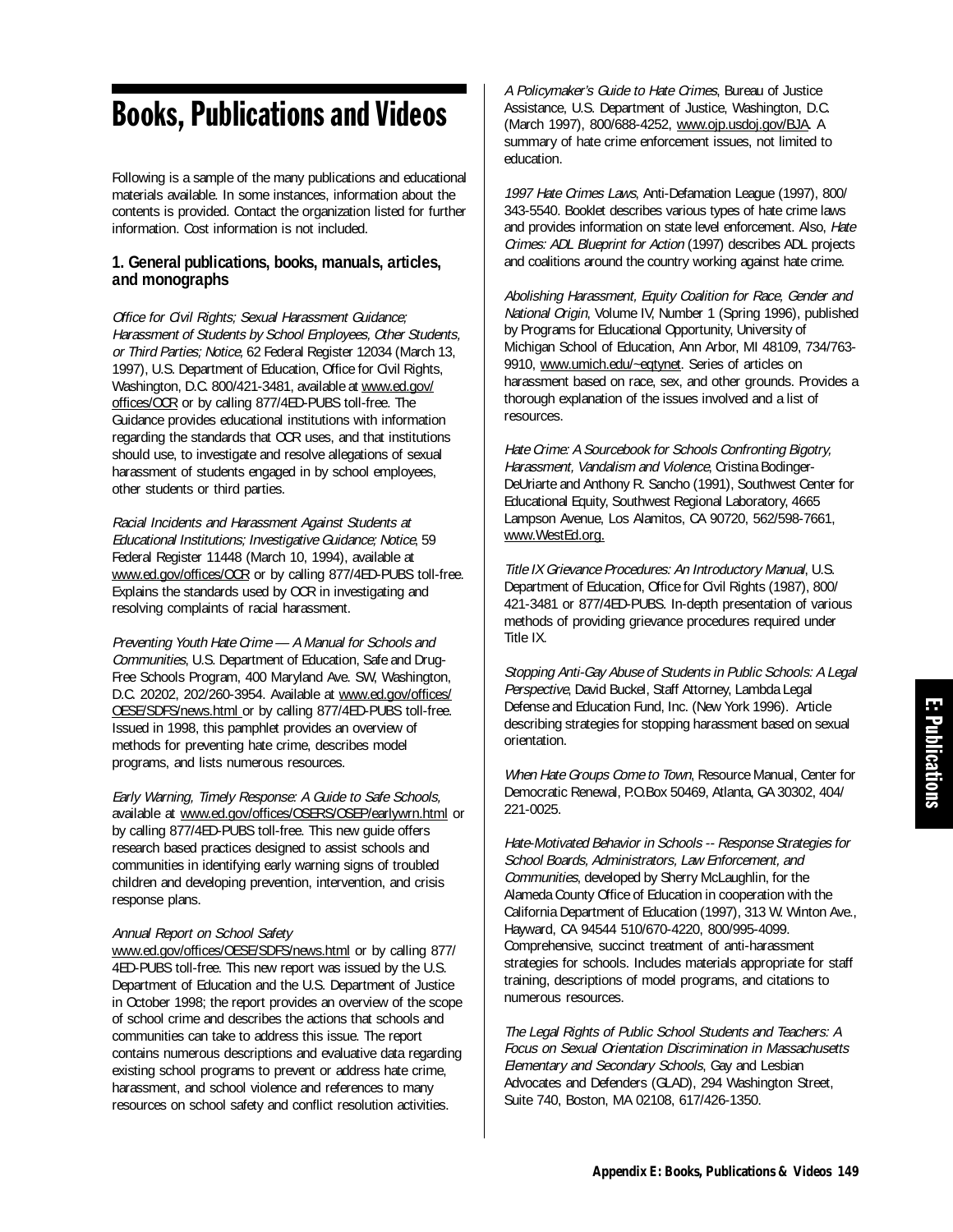Preventing and Countering School-Based Harassment -- A Resource Guide for K-12 Educators, Northwest Regional Educational Laboratory, Center for National Origin, Race and Sex Equity (July 1997), 101 S.W. Main Street, Suite 500, Portland, OR 97204, 503/275-9603 www.nwrel.org/cnorse. Written in easy-to-understand terms for teachers, parents, and administrators, this guide covers harassment based on race, sex, and other grounds.

Understanding and Dealing with Sexual Harassment, North Dakota Department of Public Instruction, 600 East Boulevard Avenue, Bismarck, ND 58505, 701/328-2310.

Righting the Wrongs, A Legal Guide to Understanding, Addressing, and Preventing Sexual Harassment in Schools, by Deborah L. Brake and Verna L. Williams, National Women's Law Center (1998), in collaboration with the Council of Chief State School Officers and the National School Boards Association, 11 Dupont Circle NW, Suite 800, Washington, D.C. 20036. 202/588-5180, www.nwlc.org. Recently published, this guide contains in-depth coverage of legal issues relevant to sexual harassment, including First Amendment and FERPA concerns; practical suggestions; sample policy and forms; and table of state sexual harassment laws.

Do the Right Thing, Understanding, Addressing, and Preventing Sexual Harassment in Schools, A Practical Guide for Educators, Parents, and Students, by Verna L. Williams and Deborah L. Brake, National Women's Law Center, in collaboration with the Council of Chief State School Officers and the National School Boards Association (1998), 11 Dupont Circle NW, Suite 800, Washington, D.C. 20036, 202/588-5180, www.nwlc.org. Written in nontechnical terms, this recently published guide contains a review of applicable law, prevention and intervention strategies, case studies, and lists of expert resources for educators, parents, and others.

Student-to-Student Sexual Harassment: A Legal Guide for Schools, National School Boards Association (1998), 1680 Duke Street, Alexandria, VA 22314, 703/838-6722, FAX 703/ 683-7590. Comprehensive information on preventing and responding to sexual harassment.

The Gay Teen: Educational Practice and Theory for Lesbian, Gay and Bisexual Adolescents, Ed. Unks (1995 New York: Rutledge). Book.

Educator's Guide to Controlling Sexual Harassment, Bernice R. Sandler (1994), Thompson Publishing Group, Inc., 1725 K Street NW, 7th floor, Washington, D.C. 20006, 1-800-677-3789, http://www.thompson.com. Includes monthly updates on recent cases and changes in the law.

# **2. Curriculum materials and teacher guides**

Looking for America, Volume I: Promising School-Based Practices in Intergroup Relations (1994); Volume II: Seven Schools Experimenting with Intergroup Relations (1995), National Coalition of Advocates for Students, 100 Boylston Street, Boston, MA 02116. Documents model schools and curricula that foster positive intergroup relations, particularly between immigrant students and their U.S.- born classmates.

America's Civil Rights Movement, The Shadow of Hate, and Starting Small, Teaching Tolerance, 400 Washington Ave., Montgomery, AL 36104, 334/264-0286, FAX 334/264-3710. www.splcenter.org/teachingtolerance.html. Free video and text teaching kits, suitable for various grade levels, including preschool and early grades.

Anti-Defamation League Catalog for Classroom and Community, Anti-Defamation League, World of Difference, 823 United Nations Plaza, New York, NY 10017, 212/490-2525, 8OO/343-5540, www.adl.org. Describes hundreds of available K-12 curricula and instructional materials, including videos and teacher guides.

Facing History and Ourselves, Facing History and Ourselves National Foundation, Inc., Brookline, MA (1995), 617/232- 1595, www.facing.org. Suitable for grades 7-12.

Flirting of Hurting? A Teacher's Guide to Student-to-Student Sexual Harassment in Schools, Wellesley College Center for Women, Publications Department, 106 Central Street, Wellesley, MA (1994), 781/283-2510. Suitable for grades 6-12.

Hands Across Campus, American Jewish Committee, Washington, D.C. (1996), 202/785-4200. Suitable for grades 6-12.

Healing the Hate: A National Bias Crime Prevention Curriculum for Middle Schools, Education Development Center, Inc., and the Office of Juvenile Justice and Delinquency Prevention, Washington, D.C. (January 1997), 800/ 225-4276 or 800/638- 8736. A multi-unit curriculum in which students develop skills in empathy, critical thinking, perspective taking, and media literacy.

Tolerance for Diversity of Beliefs: A Secondary Curriculum Unit, Social Science Education Consortium, Boulder, CO, 303/492-8154.

Quit It, A Teacher's Guide to Teasing and Bullying for Use with Students Grades K-3, Merle Froschl, Barbara Sprung, and Nancy Mullin-Rindler, with Nan Stein and Nancy Gropper, a joint publication of the Educational Equity Concepts, Inc., the Wellesley College Center for Research on Women, and the NEA Professional Library. Educational Equity Concepts, Inc., 114 East 32nd Street, New York, NY 10016, 212-725-1803, E-mail 75507.1306@compuserve.com.

Bullyproof: A Teacher's Guide on Teasing and Bullying for Use with 4th and 5th Grade Students, Nan Stein and Lisa Sjostrom, Wellesley College Center for Research on Women and NEA Professional Library, Publications Department, 106 Central Street, Wellesley, MA 02181, 781/283-2510.

Teacher, they called me a ————!, Confronting Prejudice and Discrimination in the Classroom, Deborah Byrnes, Anti-Defamation League, 823 United Nations Plaza, New York, NY 10017, 800/343-5540. A publication of the Anti-Defamation League and the Utah State Office of Education.

Teaching Tolerance, Southern Poverty Law Center, 400 Washington Avenue, Montgomery, AL 36104, 334/264-0286. Semiannual magazine, provided free to educators, contains ideas and strategies for teaching against prejudice and provides access to curriculum and other materials offered by the Center.